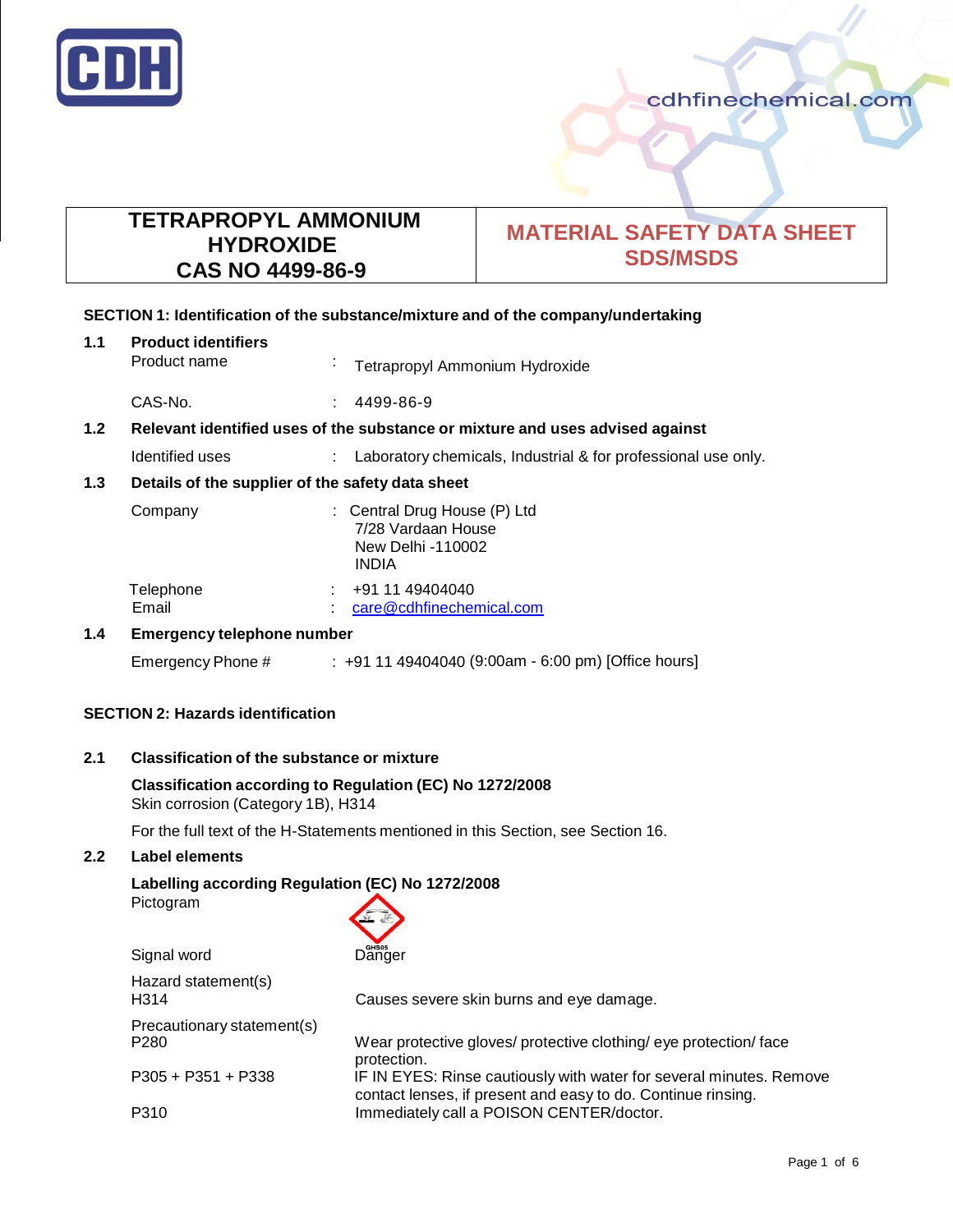| Supplemental Hazard | none |
|---------------------|------|
| Statements          |      |

#### **2.3 Other hazards**

This substance/mixture contains no components considered to be either persistent, bioaccumulative and toxic (PBT), or very persistent and very bioaccumulative (vPvB) at levels of 0.1% or higher.

#### **SECTION 3: Composition/information on ingredients**

#### **3.1 Mixtures**

| Component                     | Hazardous ingredients according to Regulation (EC) No 1272/2008 | Classification             | Concentration    |
|-------------------------------|-----------------------------------------------------------------|----------------------------|------------------|
| Tetrapropylammonium hydroxide |                                                                 |                            |                  |
| CAS-No.                       | 4499-86-9                                                       | <b>Skin Corr. 1B: H314</b> | $>= 10 - 525 \%$ |
| EC-No.                        | 224-800-6                                                       |                            |                  |

For the full text of the H-Statements mentioned in this Section, see Section 16.

#### **SECTION 4: First aid measures**

#### **4.1 Description of first aid measures**

#### **General advice**

Consult a physician. Show this safety data sheet to the doctor in attendance.

#### **If inhaled**

If breathed in, move person into fresh air. If not breathing, give artificial respiration. Consult a physician.

#### **In case of skin contact**

Take off contaminated clothing and shoes immediately. Wash off with soap and plenty of water. Consult a physician.

#### **In case of eye contact**

Rinse thoroughly with plenty of water for at least 15 minutes and consult a physician.

#### **If swallowed**

Do NOT induce vomiting. Never give anything by mouth to an unconscious person. Rinse mouth with water. Consult a physician.

#### **4.2 Most important symptoms and effects, both acute and delayed**

The most important known symptoms and effects are described in the labelling (see section 2.2) and/or in section 11

#### **4.3 Indication of any immediate medical attention and special treatment needed** No data available

#### **SECTION 5: Firefighting measures**

#### **5.1 Extinguishing media**

**Suitable extinguishing media** Use water spray, alcohol-resistant foam, dry chemical or carbon dioxide.

- **5.2 Special hazards arising from the substance or mixture** Carbon oxides, Nitrogen oxides (NOx) Carbon oxides, Nitrogen oxides (NOx)
- **5.3 Advice for firefighters** Wear self-contained breathing apparatus for firefighting if necessary.
- **5.4 Further information** No data available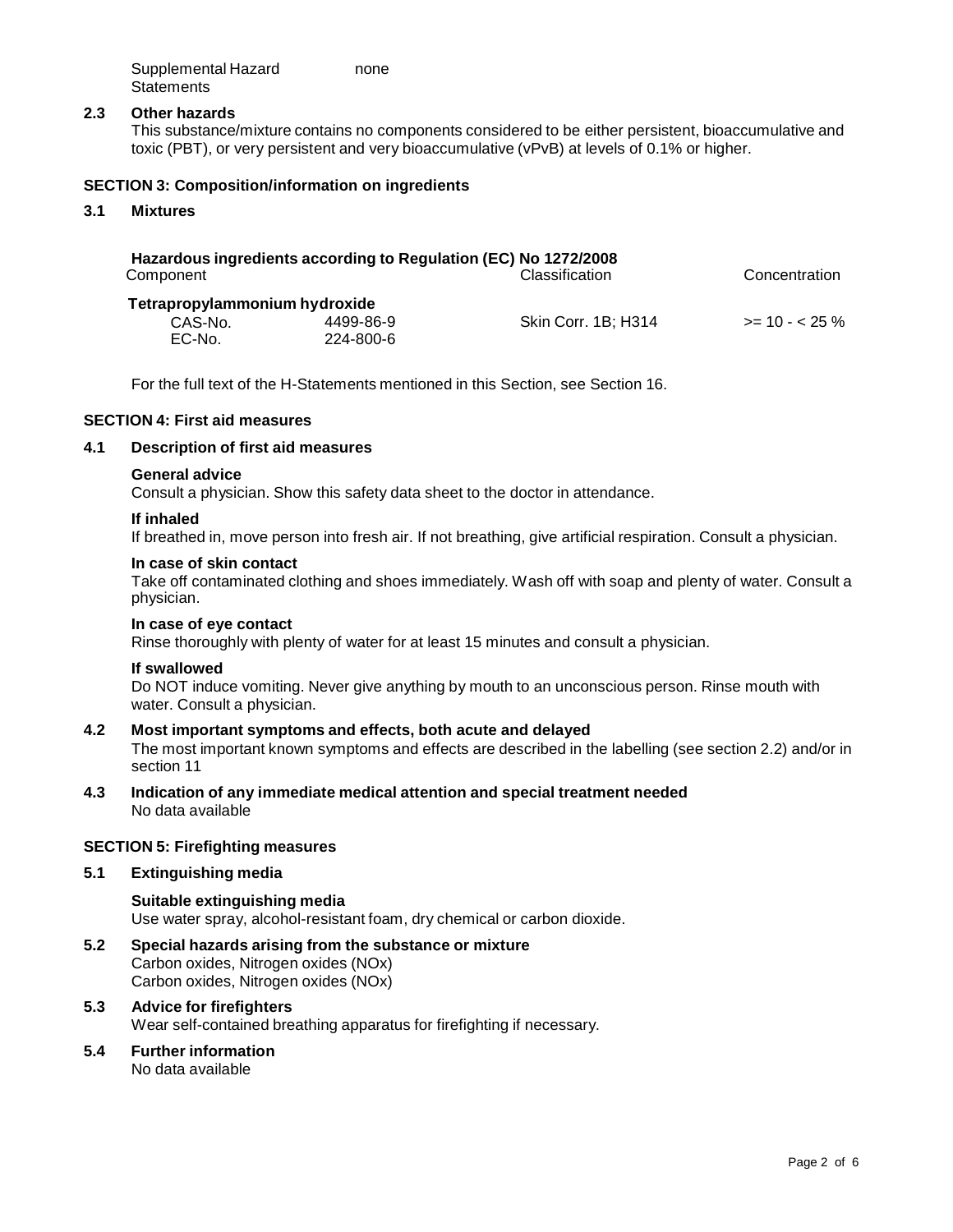#### **SECTION 6: Accidental release measures**

# **6.1 Personal precautions, protective equipment and emergency procedures** Use personal protective equipment. Avoid breathing vapours, mist or gas. Ensure adequate ventilation. Evacuate personnel to safe areas.

For personal protection see section 8.

- **6.2 Environmental precautions** Do not let product enter drains.
- **6.3 Methods and materials for containment and cleaning up** Soak up with inert absorbent material and dispose of as hazardous waste. Keep in suitable, closed containers for disposal.
- **6.4 Reference to other sections** For disposal see section 13.

#### **SECTION 7: Handling and storage**

**7.1 Precautions for safe handling**  Avoid inhalation of vapour or mist. For precautions see section 2.2.

#### **7.2 Conditions for safe storage, including any incompatibilities**

Store in cool place. Keep container tightly closed in a dry and well-ventilated place. Containers which are opened must be carefully resealed and kept upright to prevent leakage. Storage class (TRGS 510): Non-combustible, corrosive hazardous materials

#### **7.3 Specific end use(s)**

Apart from the uses mentioned in section 1.2 no other specific uses are stipulated

#### **SECTION 8: Exposure controls/personal protection**

#### **8.1 Control parameters**

#### **8.2 Exposure controls**

#### **Appropriate engineering controls**

Handle in accordance with good industrial hygiene and safety practice. Wash hands before breaks and at the end of workday.

#### **Personal protective equipment**

#### **Eye/face protection**

Tightly fitting safety goggles. Faceshield (8-inch minimum). Use equipment for eye protection tested and approved under appropriate government standards such as NIOSH (US) or EN 166(EU).

#### **Skin protection**

Handle with gloves. Gloves must be inspected prior to use. Use proper glove removal technique (without touching glove's outer surface) to avoid skin contact with this product. Dispose of contaminated gloves after use in accordance with applicable laws and good laboratory practices. Wash and dry hands.

#### **Body Protection**

Complete suit protecting against chemicals, The type of protective equipment must be selected according to the concentration and amount of the dangerous substance at the specific workplace.

#### **Respiratory protection**

Where risk assessment shows air-purifying respirators are appropriate use (US) or type ABEK (EN 14387) respirator cartridges as a backup to enginee protection, use a full-face supplied air respirator. Use respirators and components tested and approved under appropriate government standards such as NIOSH (US) or CEN (EU).

#### **Control of environmental exposure**

Do not let product enter drains.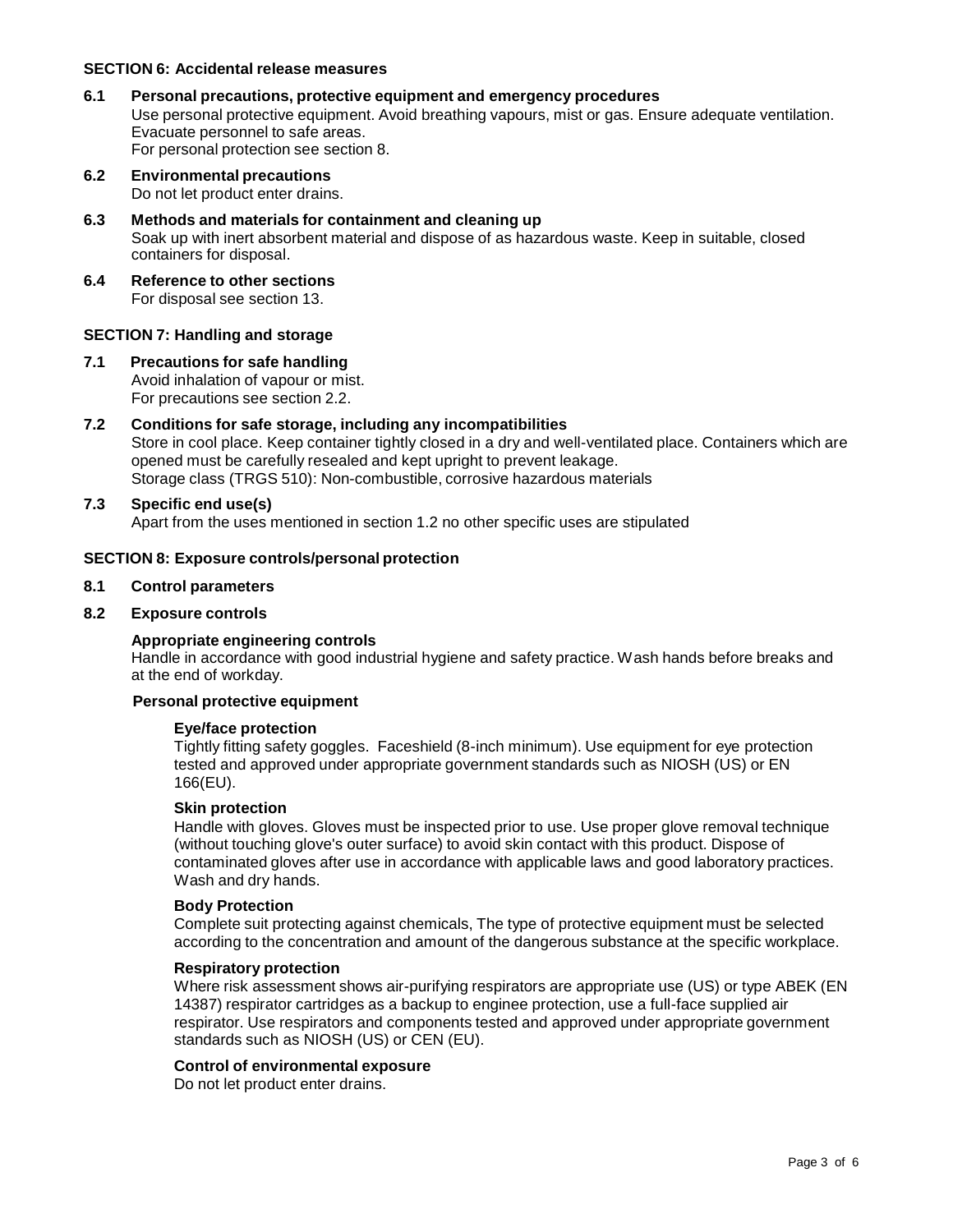#### **SECTION 9: Physical and chemical properties**

#### **9.1 Information on basic physical and chemical properties**

| a) | Appearance                                         | Form: liquid      |
|----|----------------------------------------------------|-------------------|
| b) | Odour                                              | No data available |
| c) | Odour Threshold                                    | No data available |
| d) | рH                                                 | No data available |
| e) | Melting point/freezing<br>point                    | No data available |
| f) | Initial boiling point and<br>boiling range         | No data available |
| g) | Flash point                                        | No data available |
| h) | Evaporation rate                                   | No data available |
| i) | Flammability (solid, gas)                          | No data available |
| j) | Upper/lower<br>flammability or<br>explosive limits | No data available |
| k) | Vapour pressure                                    | No data available |
| I) | Vapour density                                     | No data available |
| m) | Relative density                                   | No data available |
| n) | Water solubility                                   | soluble           |
| o) | Partition coefficient: n-<br>octanol/water         | No data available |
| p) | Auto-ignition<br>temperature                       | No data available |
| q) | Decomposition<br>temperature                       | No data available |
| r) | Viscosity                                          | No data available |
| s) | <b>Explosive properties</b>                        | No data available |
| t) | Oxidizing properties                               | No data available |

#### **9.2 Other safety information** No data available

#### **SECTION 10: Stability and reactivity**

- **10.1 Reactivity** No data available
- **10.2 Chemical stability** Stable under recommended storage conditions.
- **10.3 Possibility of hazardous reactions** No data available
- **10.4 Conditions to avoid** No data available
- **10.5 Incompatible materials** Strong oxidizing agents

# **10.6 Hazardous decomposition products**

Hazardous decomposition products formed under fire conditions. - Carbon oxides, Nitrogen oxides (NOx) Hazardous decomposition products formed under fire conditions. - Carbon oxides, Nitrogen oxides (NOx) Other decomposition products - No data available In the event of fire: see section 5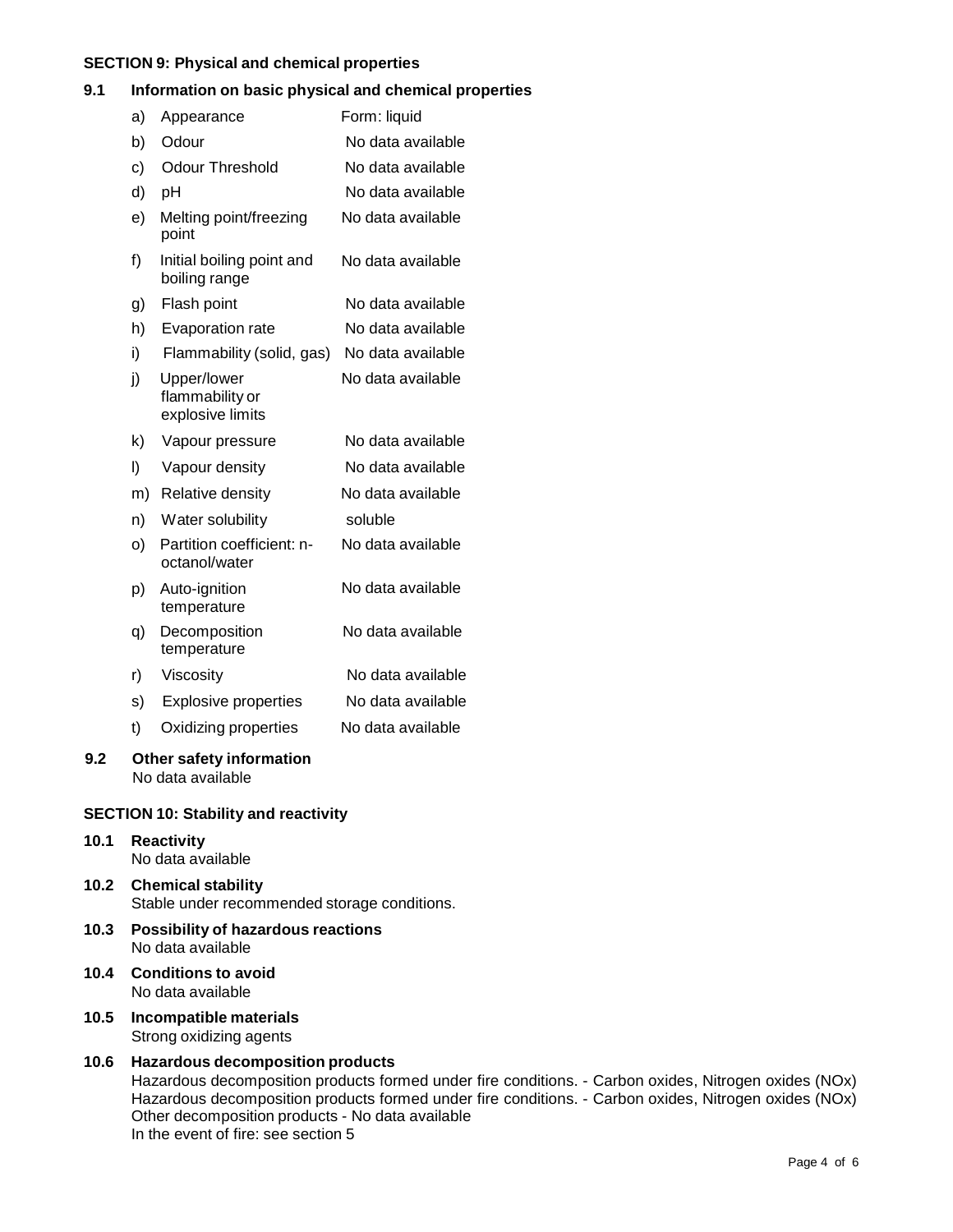#### **SECTION 11: Toxicological information**

# **11.1 Information on toxicological effects**

**Acute toxicity** No data available

**Skin corrosion/irritation** No data available

**Serious eye damage/eye irritation** No data available

**Respiratory or skin sensitisation** No data available

**Germ cell mutagenicity** No data available

### **Carcinogenicity**

IARC: No component of this product present at levels greater than or equal to 0.1% is identified as probable, possible or confirmed human carcinogen by IARC.

**Reproductive toxicity** No data available

**Specific target organ toxicity - single exposure** No data available

**Specific target organ toxicity - repeated exposure** No data available

**Aspiration hazard** No data available

**Additional Information** RTECS: Not available

#### **SECTION 12: Ecological information**

- **12.1 Toxicity** No data available
- **12.2 Persistence and degradability** No data available
- **12.3 Bioaccumulative potential** No data available
- **12.4 Mobility in soil** No data available

# **12.5 Results of PBT and vPvB assessment**

This substance/mixture contains no components considered to be either persistent, bioaccumulative and toxic (PBT), or very persistent and very bioaccumulative (vPvB) at levels of 0.1% or higher.

**12.6 Other adverse effects** No data available

#### **SECTION 13: Disposal considerations**

#### **13.1 Waste treatment methods**

#### **Product**

Offer surplus and non-recyclable solutions to a licensed disposal company.

## **Contaminated packaging**

Dispose of as unused product.